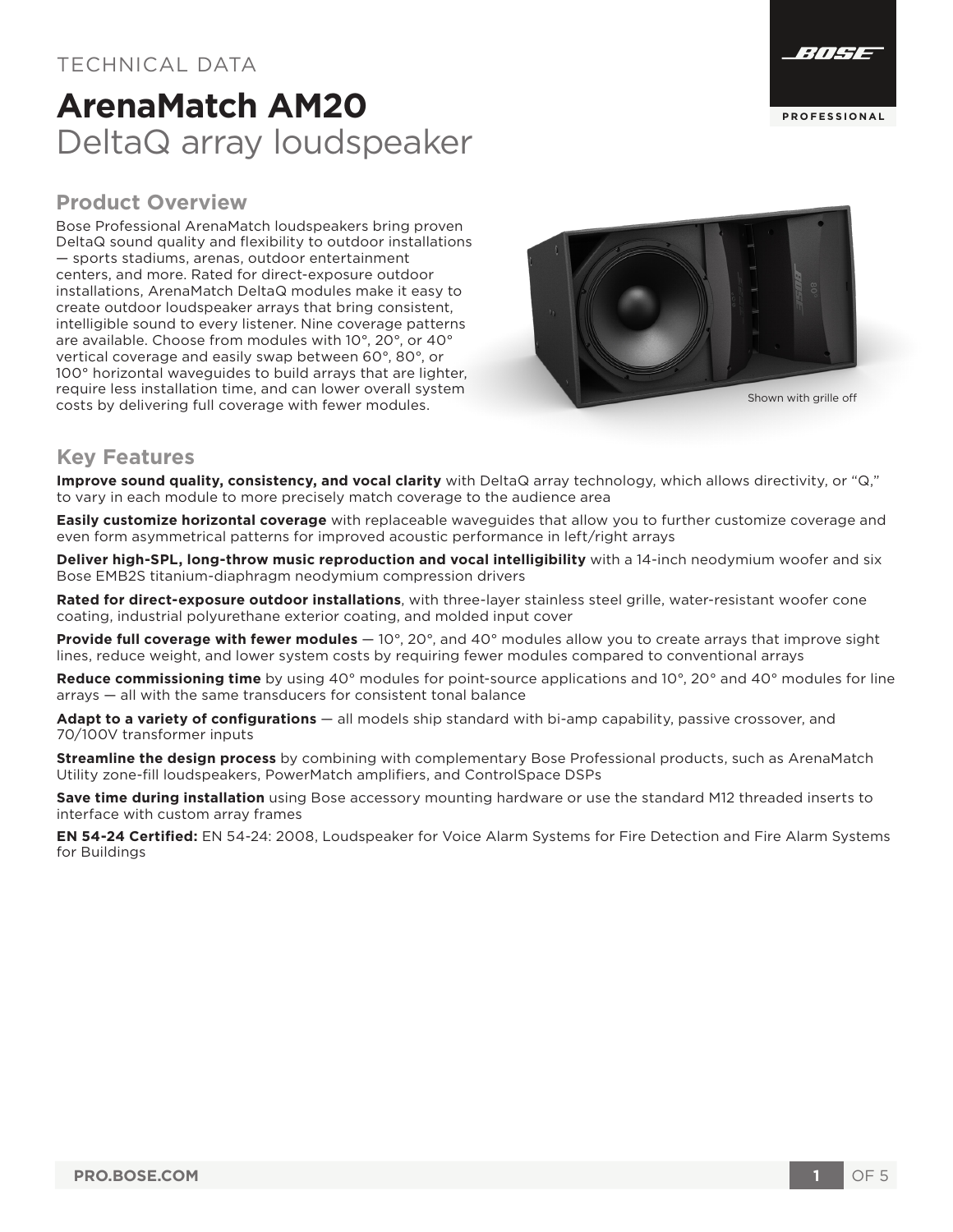DeltaQ array loudspeaker

### **Technical Specifications**

| Frequency Response (-3 dB) <sup>1</sup><br>65 Hz to 16 kHz<br>Frequency Range (-10 dB)<br>55 Hz to 18 kHz<br>Nominal Coverage Pattern (H × V)<br>$60^{\circ}$ × 20 $^{\circ}$ (AM20/60) or 80 $^{\circ}$ × 20 $^{\circ}$ (AM20/80) or 100 $^{\circ}$ × 20 $^{\circ}$ (AM20/100)<br>Recommended High-pass Filter<br>60 Hz with minimum 12 dB / octave<br>950 Hz internal passive or external bi-amp (Bose ControlSpace presets)<br>Crossover<br>70V/100V transformer tap settings<br>70V: 100W, 200W, 400W; 100V: 200W, 400W<br>Bose Extended Lifecycle Test <sup>2</sup><br>AES Transducer Test <sup>3</sup><br>LF (bi-amp)<br><b>Low-Z Passive</b><br>HF (bi-amp)<br>LF (bi-amp)<br>HF (bi-amp)<br><b>Low-Z Passive</b><br>600 W<br>150 W<br>750 W<br>1000 W<br>250 W<br>1250 W<br>Power Handling, long-term continuous<br>2400 W<br>3000 W<br>4000 W<br>1000 W<br>5000 W<br>Power Handling, peak<br>600 W<br>AM20/60<br>AM20/80<br>AM20/100<br>LF.<br>HF<br><b>Low-Z Passive</b><br>LF<br>HF<br><b>Low-Z Passive</b><br>LF.<br>HF<br><b>Low-Z Passive</b><br>Sensitivity (SPL / 1 W @ 1 m) 4<br>106 dB<br>99 dB<br>94 dB<br>105 dB<br>98 dB<br>94 dB<br>104 dB<br>97 dB<br>94 dB<br>Calculated max. SPL @ 1 m (Bose<br>122 dB<br>128 dB<br>128 dB<br>122 dB<br>127 dB<br>127 dB<br>122 dB<br>126 dB<br>126 dB<br>power test) <sup>5</sup><br>Calculated max. SPL @ 1 m (2-hour<br>124 dB<br>130 dB<br>130 dB<br>124 dB<br>129 dB<br>129 dB<br>125 dB<br>128 dB<br>128 dB<br>power test)<br>Calculated max. SPL @ 1 m (Bose power<br>128 dB<br>134 dB<br>134 dB<br>128 dB<br>133 dB<br>133 dB<br>128 dB<br>132 dB<br>132 dB<br>test), peak<br>Calculated max. SPL @ 1 m (2-hour power<br>130 dB<br>136 dB<br>136 dB<br>130 dB<br>135 dB<br>135 dB<br>130 dB<br>134 dB<br>134 dB<br>test), peak<br>EN 54-24 Certified: EN 54-24: 2008, Loudspeaker for Voice Alarm Systems for Fire Detection and Fire Alarm<br>Certifications<br>Systems for Buildings, refer to the ArenaMatch DeltaQ Array Loudspeaker Installation Guide AM814939 Rev.<br>01 for specifications<br><b>Physical</b><br>1 × Bose LF14 neodymium 14-inch woofer (4-inch voice coil)<br>Low Frequency | <b>Single Module Performance</b> |                                                                                      |  |  |  |  |  |  |  |  |  |
|-----------------------------------------------------------------------------------------------------------------------------------------------------------------------------------------------------------------------------------------------------------------------------------------------------------------------------------------------------------------------------------------------------------------------------------------------------------------------------------------------------------------------------------------------------------------------------------------------------------------------------------------------------------------------------------------------------------------------------------------------------------------------------------------------------------------------------------------------------------------------------------------------------------------------------------------------------------------------------------------------------------------------------------------------------------------------------------------------------------------------------------------------------------------------------------------------------------------------------------------------------------------------------------------------------------------------------------------------------------------------------------------------------------------------------------------------------------------------------------------------------------------------------------------------------------------------------------------------------------------------------------------------------------------------------------------------------------------------------------------------------------------------------------------------------------------------------------------------------------------------------------------------------------------------------------------------------------------------------------------------------------------------------------------------------------------------------------------------------------------------------------------------------------------------|----------------------------------|--------------------------------------------------------------------------------------|--|--|--|--|--|--|--|--|--|
|                                                                                                                                                                                                                                                                                                                                                                                                                                                                                                                                                                                                                                                                                                                                                                                                                                                                                                                                                                                                                                                                                                                                                                                                                                                                                                                                                                                                                                                                                                                                                                                                                                                                                                                                                                                                                                                                                                                                                                                                                                                                                                                                                                       |                                  |                                                                                      |  |  |  |  |  |  |  |  |  |
|                                                                                                                                                                                                                                                                                                                                                                                                                                                                                                                                                                                                                                                                                                                                                                                                                                                                                                                                                                                                                                                                                                                                                                                                                                                                                                                                                                                                                                                                                                                                                                                                                                                                                                                                                                                                                                                                                                                                                                                                                                                                                                                                                                       |                                  |                                                                                      |  |  |  |  |  |  |  |  |  |
|                                                                                                                                                                                                                                                                                                                                                                                                                                                                                                                                                                                                                                                                                                                                                                                                                                                                                                                                                                                                                                                                                                                                                                                                                                                                                                                                                                                                                                                                                                                                                                                                                                                                                                                                                                                                                                                                                                                                                                                                                                                                                                                                                                       |                                  |                                                                                      |  |  |  |  |  |  |  |  |  |
|                                                                                                                                                                                                                                                                                                                                                                                                                                                                                                                                                                                                                                                                                                                                                                                                                                                                                                                                                                                                                                                                                                                                                                                                                                                                                                                                                                                                                                                                                                                                                                                                                                                                                                                                                                                                                                                                                                                                                                                                                                                                                                                                                                       |                                  |                                                                                      |  |  |  |  |  |  |  |  |  |
|                                                                                                                                                                                                                                                                                                                                                                                                                                                                                                                                                                                                                                                                                                                                                                                                                                                                                                                                                                                                                                                                                                                                                                                                                                                                                                                                                                                                                                                                                                                                                                                                                                                                                                                                                                                                                                                                                                                                                                                                                                                                                                                                                                       |                                  |                                                                                      |  |  |  |  |  |  |  |  |  |
|                                                                                                                                                                                                                                                                                                                                                                                                                                                                                                                                                                                                                                                                                                                                                                                                                                                                                                                                                                                                                                                                                                                                                                                                                                                                                                                                                                                                                                                                                                                                                                                                                                                                                                                                                                                                                                                                                                                                                                                                                                                                                                                                                                       |                                  |                                                                                      |  |  |  |  |  |  |  |  |  |
|                                                                                                                                                                                                                                                                                                                                                                                                                                                                                                                                                                                                                                                                                                                                                                                                                                                                                                                                                                                                                                                                                                                                                                                                                                                                                                                                                                                                                                                                                                                                                                                                                                                                                                                                                                                                                                                                                                                                                                                                                                                                                                                                                                       |                                  |                                                                                      |  |  |  |  |  |  |  |  |  |
|                                                                                                                                                                                                                                                                                                                                                                                                                                                                                                                                                                                                                                                                                                                                                                                                                                                                                                                                                                                                                                                                                                                                                                                                                                                                                                                                                                                                                                                                                                                                                                                                                                                                                                                                                                                                                                                                                                                                                                                                                                                                                                                                                                       |                                  |                                                                                      |  |  |  |  |  |  |  |  |  |
|                                                                                                                                                                                                                                                                                                                                                                                                                                                                                                                                                                                                                                                                                                                                                                                                                                                                                                                                                                                                                                                                                                                                                                                                                                                                                                                                                                                                                                                                                                                                                                                                                                                                                                                                                                                                                                                                                                                                                                                                                                                                                                                                                                       |                                  |                                                                                      |  |  |  |  |  |  |  |  |  |
|                                                                                                                                                                                                                                                                                                                                                                                                                                                                                                                                                                                                                                                                                                                                                                                                                                                                                                                                                                                                                                                                                                                                                                                                                                                                                                                                                                                                                                                                                                                                                                                                                                                                                                                                                                                                                                                                                                                                                                                                                                                                                                                                                                       |                                  |                                                                                      |  |  |  |  |  |  |  |  |  |
|                                                                                                                                                                                                                                                                                                                                                                                                                                                                                                                                                                                                                                                                                                                                                                                                                                                                                                                                                                                                                                                                                                                                                                                                                                                                                                                                                                                                                                                                                                                                                                                                                                                                                                                                                                                                                                                                                                                                                                                                                                                                                                                                                                       |                                  |                                                                                      |  |  |  |  |  |  |  |  |  |
|                                                                                                                                                                                                                                                                                                                                                                                                                                                                                                                                                                                                                                                                                                                                                                                                                                                                                                                                                                                                                                                                                                                                                                                                                                                                                                                                                                                                                                                                                                                                                                                                                                                                                                                                                                                                                                                                                                                                                                                                                                                                                                                                                                       |                                  |                                                                                      |  |  |  |  |  |  |  |  |  |
|                                                                                                                                                                                                                                                                                                                                                                                                                                                                                                                                                                                                                                                                                                                                                                                                                                                                                                                                                                                                                                                                                                                                                                                                                                                                                                                                                                                                                                                                                                                                                                                                                                                                                                                                                                                                                                                                                                                                                                                                                                                                                                                                                                       |                                  |                                                                                      |  |  |  |  |  |  |  |  |  |
|                                                                                                                                                                                                                                                                                                                                                                                                                                                                                                                                                                                                                                                                                                                                                                                                                                                                                                                                                                                                                                                                                                                                                                                                                                                                                                                                                                                                                                                                                                                                                                                                                                                                                                                                                                                                                                                                                                                                                                                                                                                                                                                                                                       |                                  |                                                                                      |  |  |  |  |  |  |  |  |  |
|                                                                                                                                                                                                                                                                                                                                                                                                                                                                                                                                                                                                                                                                                                                                                                                                                                                                                                                                                                                                                                                                                                                                                                                                                                                                                                                                                                                                                                                                                                                                                                                                                                                                                                                                                                                                                                                                                                                                                                                                                                                                                                                                                                       |                                  |                                                                                      |  |  |  |  |  |  |  |  |  |
|                                                                                                                                                                                                                                                                                                                                                                                                                                                                                                                                                                                                                                                                                                                                                                                                                                                                                                                                                                                                                                                                                                                                                                                                                                                                                                                                                                                                                                                                                                                                                                                                                                                                                                                                                                                                                                                                                                                                                                                                                                                                                                                                                                       |                                  |                                                                                      |  |  |  |  |  |  |  |  |  |
|                                                                                                                                                                                                                                                                                                                                                                                                                                                                                                                                                                                                                                                                                                                                                                                                                                                                                                                                                                                                                                                                                                                                                                                                                                                                                                                                                                                                                                                                                                                                                                                                                                                                                                                                                                                                                                                                                                                                                                                                                                                                                                                                                                       |                                  |                                                                                      |  |  |  |  |  |  |  |  |  |
|                                                                                                                                                                                                                                                                                                                                                                                                                                                                                                                                                                                                                                                                                                                                                                                                                                                                                                                                                                                                                                                                                                                                                                                                                                                                                                                                                                                                                                                                                                                                                                                                                                                                                                                                                                                                                                                                                                                                                                                                                                                                                                                                                                       |                                  |                                                                                      |  |  |  |  |  |  |  |  |  |
|                                                                                                                                                                                                                                                                                                                                                                                                                                                                                                                                                                                                                                                                                                                                                                                                                                                                                                                                                                                                                                                                                                                                                                                                                                                                                                                                                                                                                                                                                                                                                                                                                                                                                                                                                                                                                                                                                                                                                                                                                                                                                                                                                                       |                                  |                                                                                      |  |  |  |  |  |  |  |  |  |
|                                                                                                                                                                                                                                                                                                                                                                                                                                                                                                                                                                                                                                                                                                                                                                                                                                                                                                                                                                                                                                                                                                                                                                                                                                                                                                                                                                                                                                                                                                                                                                                                                                                                                                                                                                                                                                                                                                                                                                                                                                                                                                                                                                       |                                  |                                                                                      |  |  |  |  |  |  |  |  |  |
|                                                                                                                                                                                                                                                                                                                                                                                                                                                                                                                                                                                                                                                                                                                                                                                                                                                                                                                                                                                                                                                                                                                                                                                                                                                                                                                                                                                                                                                                                                                                                                                                                                                                                                                                                                                                                                                                                                                                                                                                                                                                                                                                                                       |                                  |                                                                                      |  |  |  |  |  |  |  |  |  |
|                                                                                                                                                                                                                                                                                                                                                                                                                                                                                                                                                                                                                                                                                                                                                                                                                                                                                                                                                                                                                                                                                                                                                                                                                                                                                                                                                                                                                                                                                                                                                                                                                                                                                                                                                                                                                                                                                                                                                                                                                                                                                                                                                                       | <b>High Frequency</b>            | 6 × Bose EMB2S titanium-diaphragm, neodymium compression drivers (2-inch voice coil) |  |  |  |  |  |  |  |  |  |
| Nominal Impedance<br>Passive: $8 \Omega / Bi$ -amp: $8 \Omega + 8 \Omega$                                                                                                                                                                                                                                                                                                                                                                                                                                                                                                                                                                                                                                                                                                                                                                                                                                                                                                                                                                                                                                                                                                                                                                                                                                                                                                                                                                                                                                                                                                                                                                                                                                                                                                                                                                                                                                                                                                                                                                                                                                                                                             |                                  |                                                                                      |  |  |  |  |  |  |  |  |  |
| <b>Physical</b>                                                                                                                                                                                                                                                                                                                                                                                                                                                                                                                                                                                                                                                                                                                                                                                                                                                                                                                                                                                                                                                                                                                                                                                                                                                                                                                                                                                                                                                                                                                                                                                                                                                                                                                                                                                                                                                                                                                                                                                                                                                                                                                                                       |                                  |                                                                                      |  |  |  |  |  |  |  |  |  |
| <b>Enclosure Material</b><br>Exterior-grade birch plywood                                                                                                                                                                                                                                                                                                                                                                                                                                                                                                                                                                                                                                                                                                                                                                                                                                                                                                                                                                                                                                                                                                                                                                                                                                                                                                                                                                                                                                                                                                                                                                                                                                                                                                                                                                                                                                                                                                                                                                                                                                                                                                             |                                  |                                                                                      |  |  |  |  |  |  |  |  |  |
| Finish<br>Two-part polyurea coating, black                                                                                                                                                                                                                                                                                                                                                                                                                                                                                                                                                                                                                                                                                                                                                                                                                                                                                                                                                                                                                                                                                                                                                                                                                                                                                                                                                                                                                                                                                                                                                                                                                                                                                                                                                                                                                                                                                                                                                                                                                                                                                                                            |                                  |                                                                                      |  |  |  |  |  |  |  |  |  |
| Grille<br>Powder-coated perforated stainless steel, acoustic foam, stainless steel mesh                                                                                                                                                                                                                                                                                                                                                                                                                                                                                                                                                                                                                                                                                                                                                                                                                                                                                                                                                                                                                                                                                                                                                                                                                                                                                                                                                                                                                                                                                                                                                                                                                                                                                                                                                                                                                                                                                                                                                                                                                                                                               |                                  |                                                                                      |  |  |  |  |  |  |  |  |  |
| Environmental <sup>6</sup><br>Rated for direct-exposure outdoor installations (IP55 per EN60529; IP33C per EN54-24)                                                                                                                                                                                                                                                                                                                                                                                                                                                                                                                                                                                                                                                                                                                                                                                                                                                                                                                                                                                                                                                                                                                                                                                                                                                                                                                                                                                                                                                                                                                                                                                                                                                                                                                                                                                                                                                                                                                                                                                                                                                   |                                  |                                                                                      |  |  |  |  |  |  |  |  |  |
| Connectors<br>Barrier strips: passive in/through, bi-amp, and 70V/100V, with cover                                                                                                                                                                                                                                                                                                                                                                                                                                                                                                                                                                                                                                                                                                                                                                                                                                                                                                                                                                                                                                                                                                                                                                                                                                                                                                                                                                                                                                                                                                                                                                                                                                                                                                                                                                                                                                                                                                                                                                                                                                                                                    |                                  |                                                                                      |  |  |  |  |  |  |  |  |  |
| Suspension/Mounting<br>8 × M12 non-stainless steel threaded inserts (4 per side); 2 × M10 stainless steel threaded inserts (1 per side); 2 × M6<br>stainless steel threaded inserts (1 per side); 1 × M10 stainless steel threaded insert, rear safety connection                                                                                                                                                                                                                                                                                                                                                                                                                                                                                                                                                                                                                                                                                                                                                                                                                                                                                                                                                                                                                                                                                                                                                                                                                                                                                                                                                                                                                                                                                                                                                                                                                                                                                                                                                                                                                                                                                                     |                                  |                                                                                      |  |  |  |  |  |  |  |  |  |
| Dimensions $(H \times W \times D)$<br>437 × 783 × 416 mm (17.2 × 30.8 × 16.4 in)                                                                                                                                                                                                                                                                                                                                                                                                                                                                                                                                                                                                                                                                                                                                                                                                                                                                                                                                                                                                                                                                                                                                                                                                                                                                                                                                                                                                                                                                                                                                                                                                                                                                                                                                                                                                                                                                                                                                                                                                                                                                                      |                                  |                                                                                      |  |  |  |  |  |  |  |  |  |
| Net Weight<br>36.2 kg (80 lb)                                                                                                                                                                                                                                                                                                                                                                                                                                                                                                                                                                                                                                                                                                                                                                                                                                                                                                                                                                                                                                                                                                                                                                                                                                                                                                                                                                                                                                                                                                                                                                                                                                                                                                                                                                                                                                                                                                                                                                                                                                                                                                                                         |                                  |                                                                                      |  |  |  |  |  |  |  |  |  |
| Shipping Weight<br>43.3 kg (95 lb)                                                                                                                                                                                                                                                                                                                                                                                                                                                                                                                                                                                                                                                                                                                                                                                                                                                                                                                                                                                                                                                                                                                                                                                                                                                                                                                                                                                                                                                                                                                                                                                                                                                                                                                                                                                                                                                                                                                                                                                                                                                                                                                                    |                                  |                                                                                      |  |  |  |  |  |  |  |  |  |
| Accessories<br>U-bracket, array suspension kits, waveguide kits                                                                                                                                                                                                                                                                                                                                                                                                                                                                                                                                                                                                                                                                                                                                                                                                                                                                                                                                                                                                                                                                                                                                                                                                                                                                                                                                                                                                                                                                                                                                                                                                                                                                                                                                                                                                                                                                                                                                                                                                                                                                                                       |                                  |                                                                                      |  |  |  |  |  |  |  |  |  |
| <b>Product Codes</b>                                                                                                                                                                                                                                                                                                                                                                                                                                                                                                                                                                                                                                                                                                                                                                                                                                                                                                                                                                                                                                                                                                                                                                                                                                                                                                                                                                                                                                                                                                                                                                                                                                                                                                                                                                                                                                                                                                                                                                                                                                                                                                                                                  |                                  |                                                                                      |  |  |  |  |  |  |  |  |  |
| 794042-6660<br>ARENAMATCH AM20/80 OUTDOOR LDSPKR 80x20                                                                                                                                                                                                                                                                                                                                                                                                                                                                                                                                                                                                                                                                                                                                                                                                                                                                                                                                                                                                                                                                                                                                                                                                                                                                                                                                                                                                                                                                                                                                                                                                                                                                                                                                                                                                                                                                                                                                                                                                                                                                                                                |                                  |                                                                                      |  |  |  |  |  |  |  |  |  |
| 794042-3360<br>ARENAMATCH AM20/60 OUTDOOR LDSPKR 60x20                                                                                                                                                                                                                                                                                                                                                                                                                                                                                                                                                                                                                                                                                                                                                                                                                                                                                                                                                                                                                                                                                                                                                                                                                                                                                                                                                                                                                                                                                                                                                                                                                                                                                                                                                                                                                                                                                                                                                                                                                                                                                                                |                                  |                                                                                      |  |  |  |  |  |  |  |  |  |
| 794042-8860<br>ARENAMATCH AM20/100 OUTDOOR LDSPKR 100x20                                                                                                                                                                                                                                                                                                                                                                                                                                                                                                                                                                                                                                                                                                                                                                                                                                                                                                                                                                                                                                                                                                                                                                                                                                                                                                                                                                                                                                                                                                                                                                                                                                                                                                                                                                                                                                                                                                                                                                                                                                                                                                              |                                  |                                                                                      |  |  |  |  |  |  |  |  |  |

#### **Footnotes**

<sup>(1)</sup> Frequency response and range measured on-axis in anechoic environment with recommended bandpass and EQ. Frequency response graphs display SPL axis<br>with 0 dB line referenced to sensitivity SPL value.<br>(2) Bose extended-l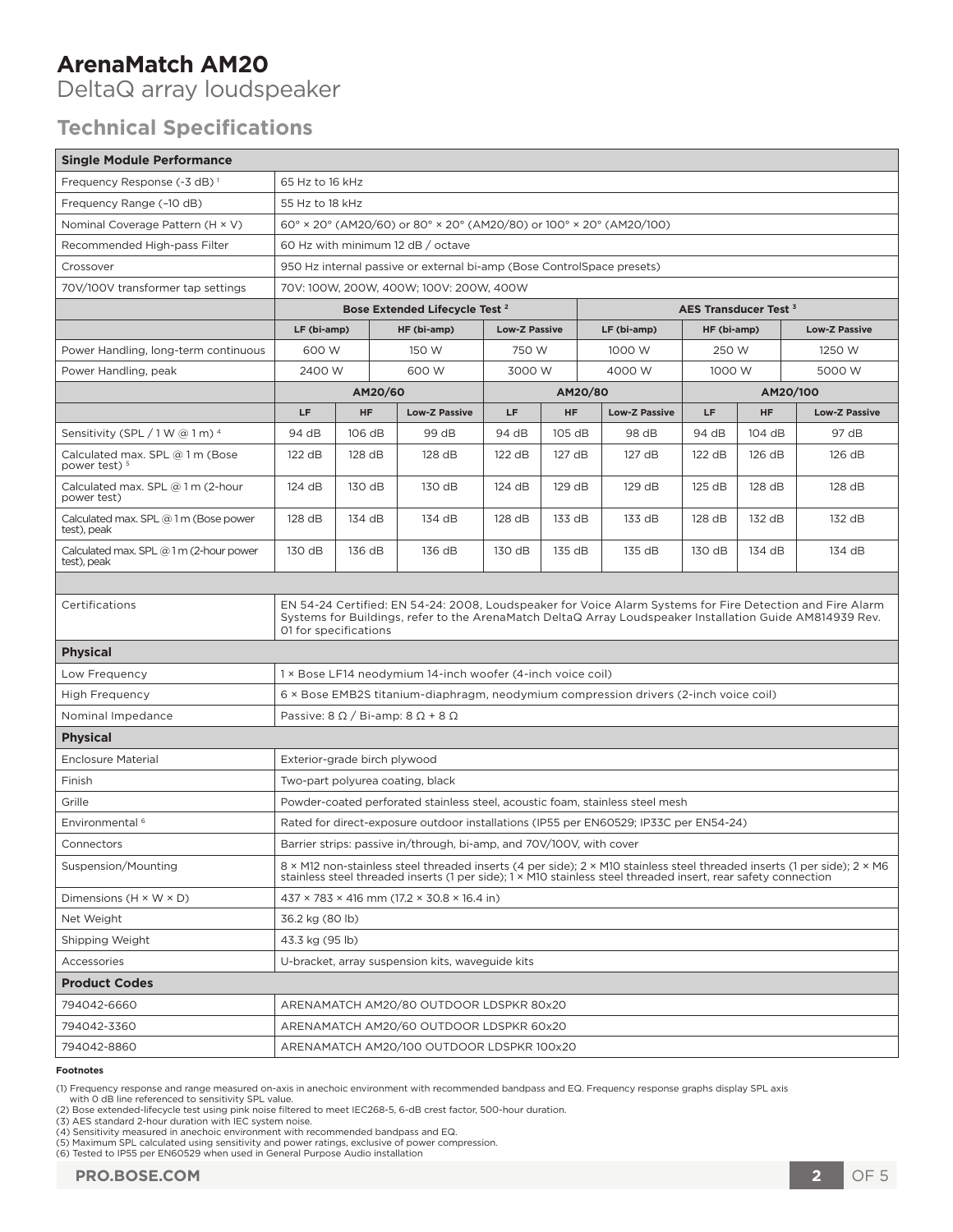DeltaQ array loudspeaker

## **Frequency response** (60° waveguide)



**Beamwidth** (60° waveguide)



### **Frequency response** (80° waveguide)



**Beamwidth** (80° waveguide)

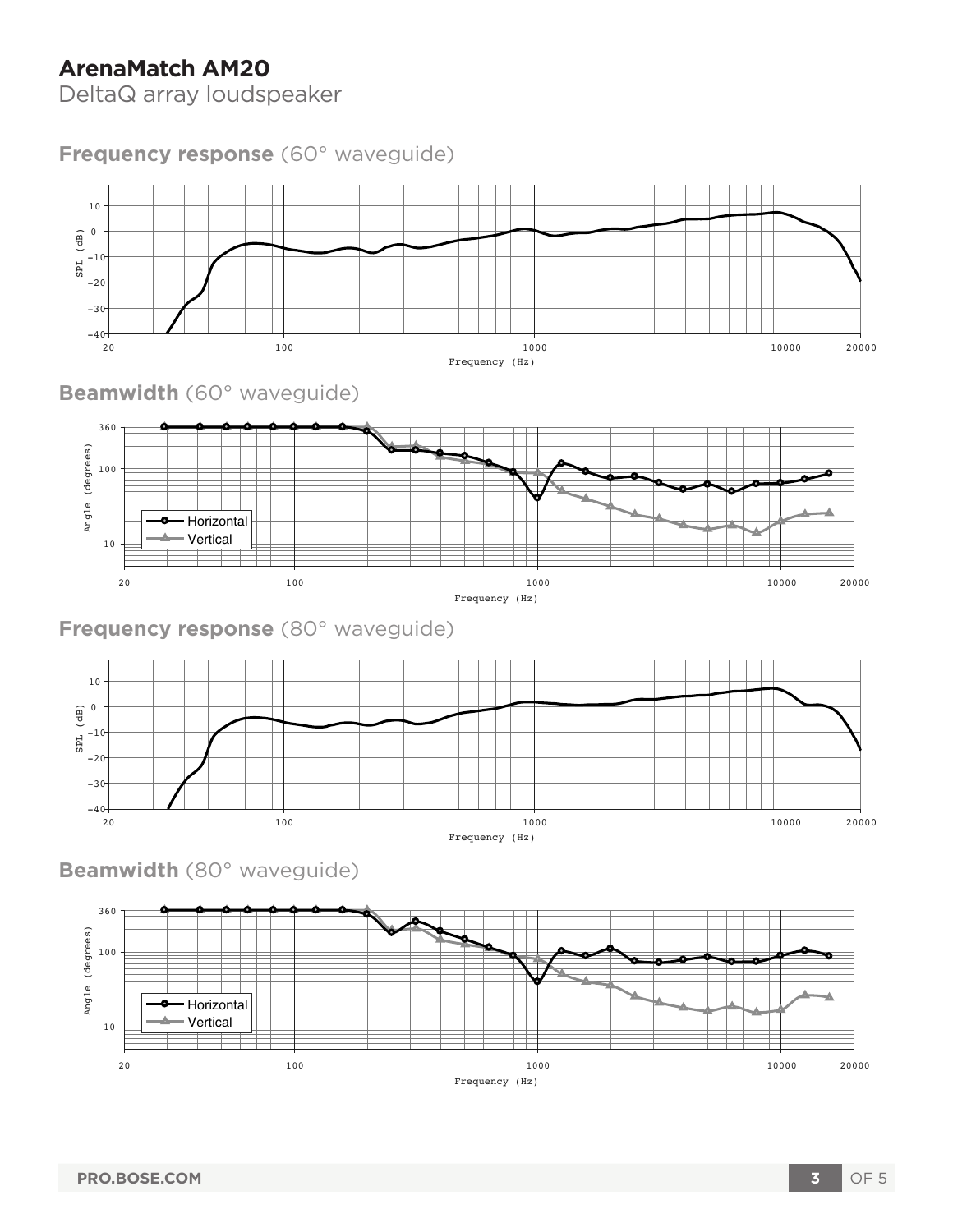DeltaQ array loudspeaker

**Frequency response** (100° waveguide)



**Beamwidth** (100° waveguide)